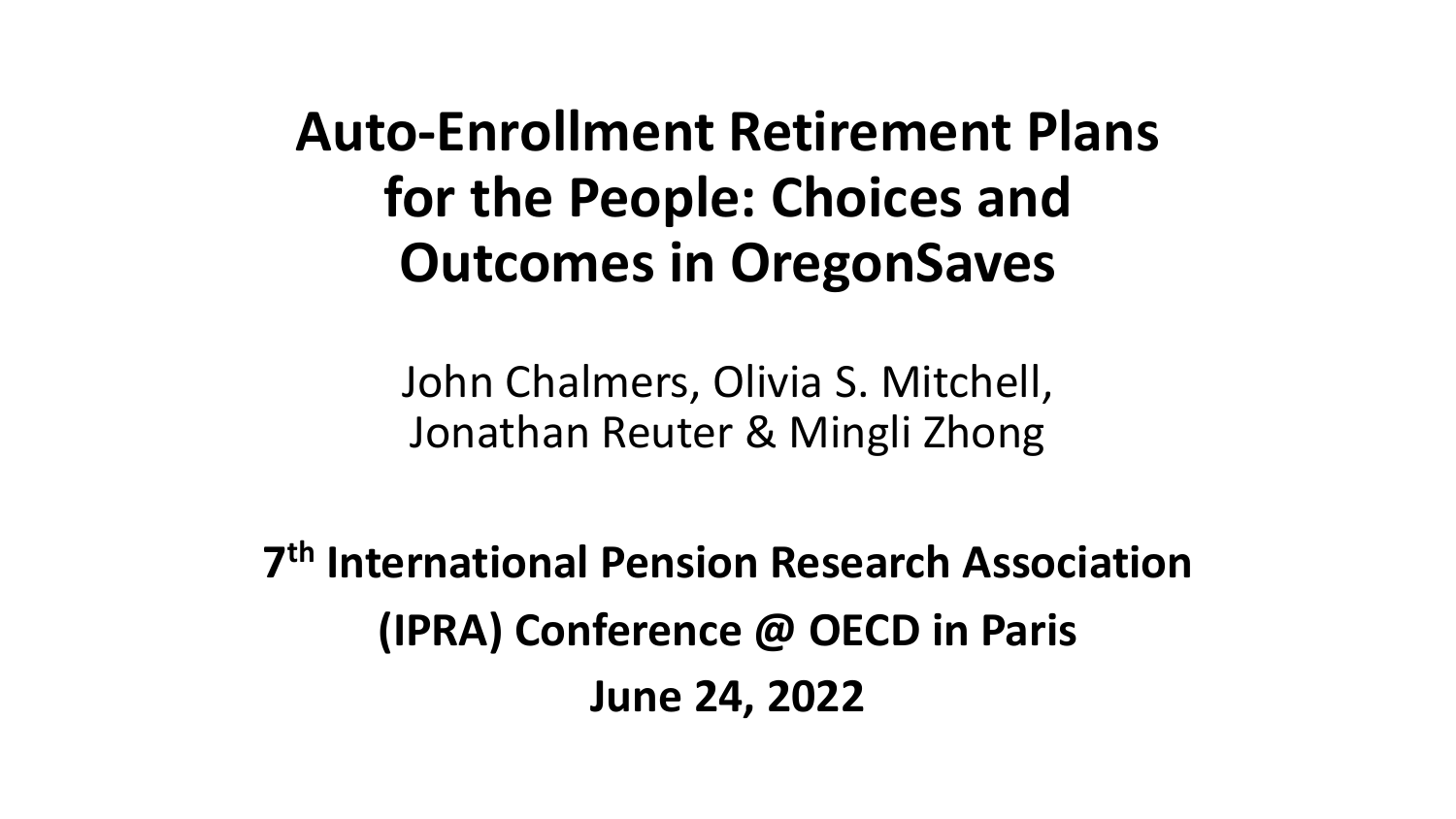# Background

- Social Security system in U.S. is not intended to serve as sole source of retirement income
- However, only  $\frac{1}{2}$  of U.S. private-sector workers have access to employer-sponsored retirement plan... **and those w/o access tend not to save**
- Numerous states have responded to perceived "retirement crisis" by introducing automatic-enrollment retirement plans
- **Oregon was first, launching OregonSaves in 2017**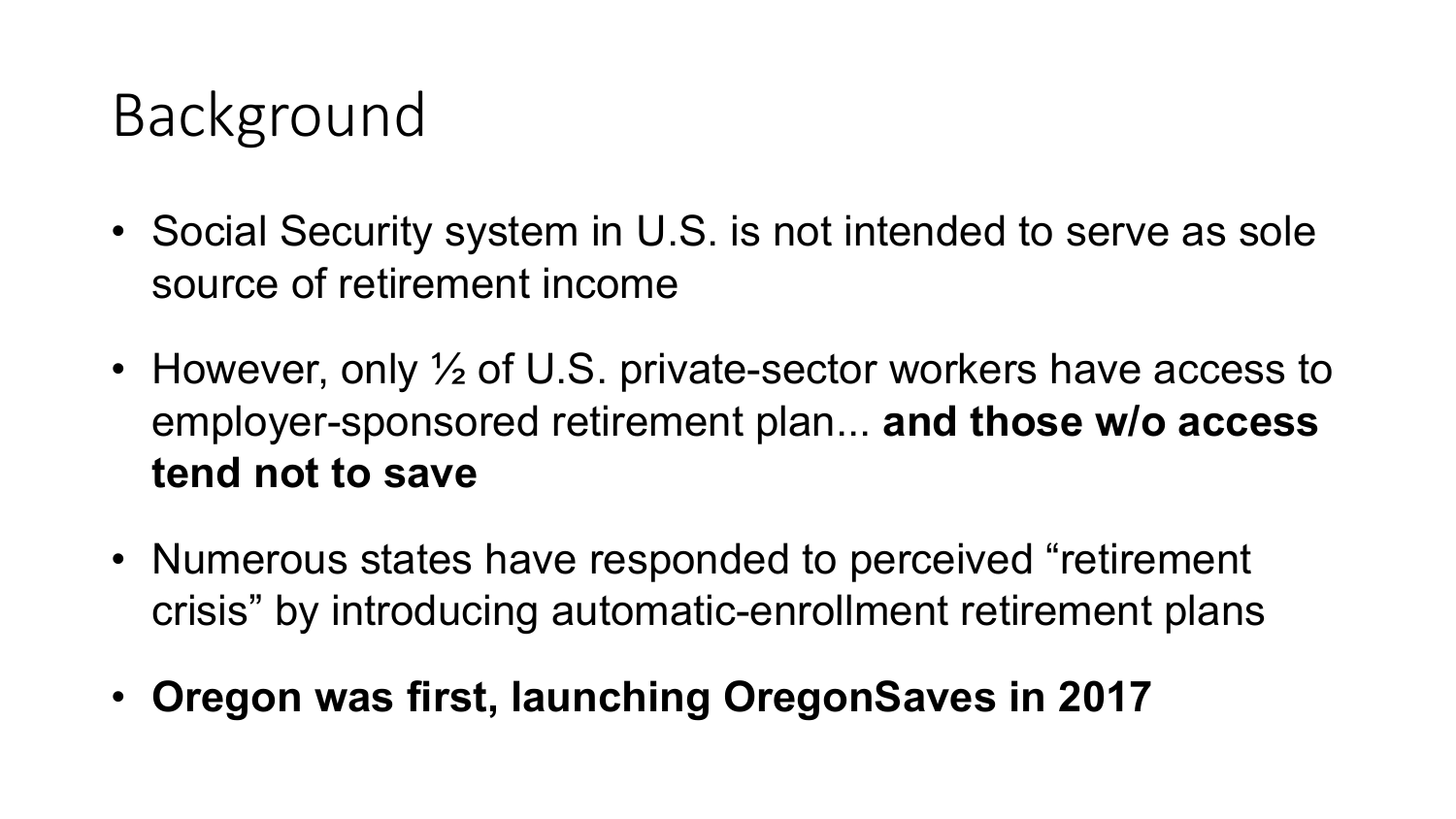## Behavioral Finance to the Rescue?

- OregonSaves' goal is to increase retirement savings by extending automatic enrollment to lots of small employers
	- Madrian and Shea (2001) find large impact of auto-enrollment on participation rates, especially for younger, lower income workers
	- Recent work by Choukhmane (2021) and Beshears et al. (2021) question long-run impact; highlight role of employer match
- However, OregonSaves targets lower-income, higher-turnover industries and lacks employer match, **raising questions about who should participate and how much they'll save**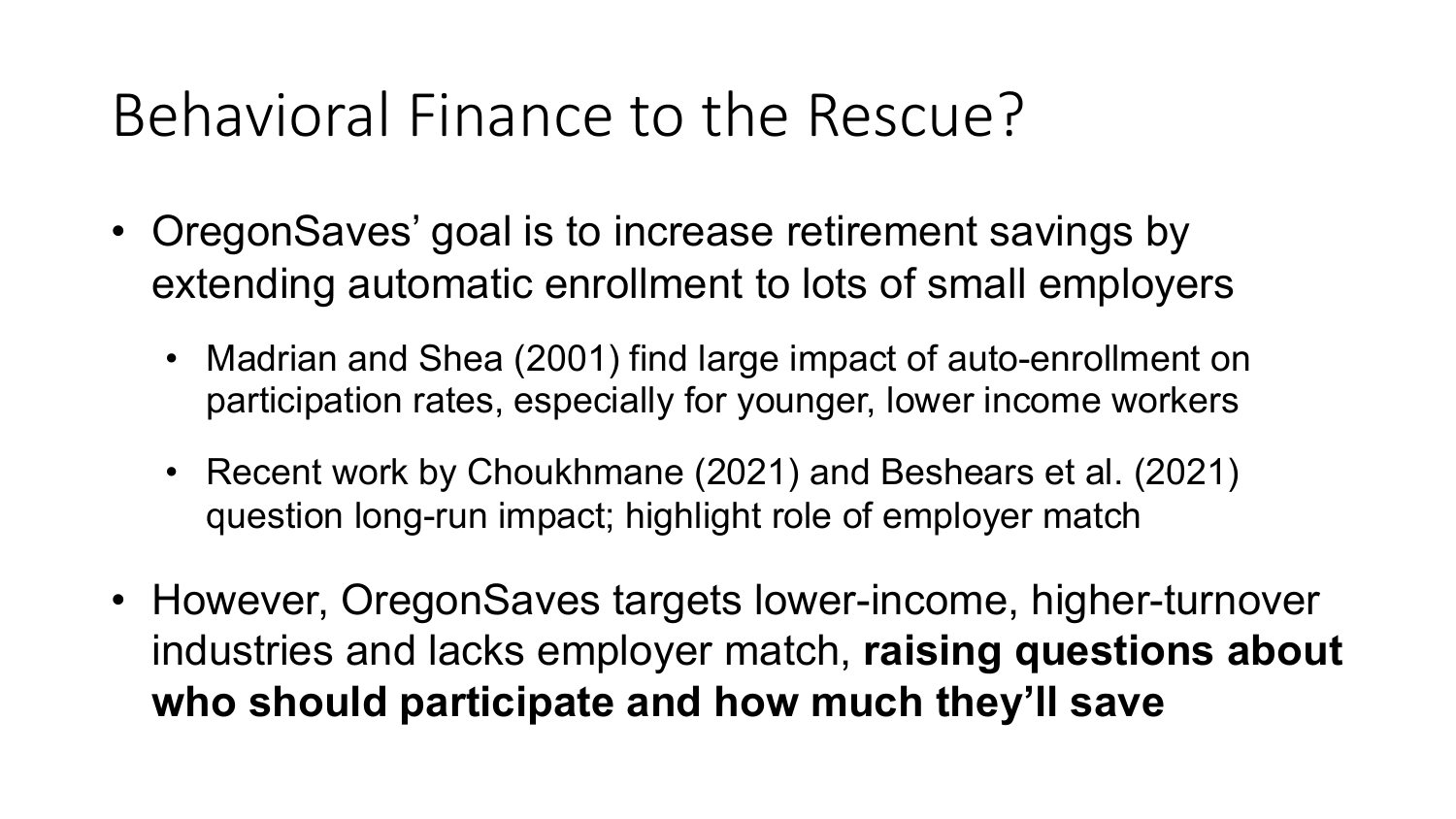## Research Questions

*An increase in % of workers with meaningful retirement balances depends on how many are willing to participate on ongoing basis*

- **1. Which industries are targeted by OregonSaves?**
- **2. Who chooses to participate and how much do they save?**
- **3. How does effective saving rate compare to default rate?**
- **4. Is OregonSaves better viewed as retirement savings or precautionary savings?**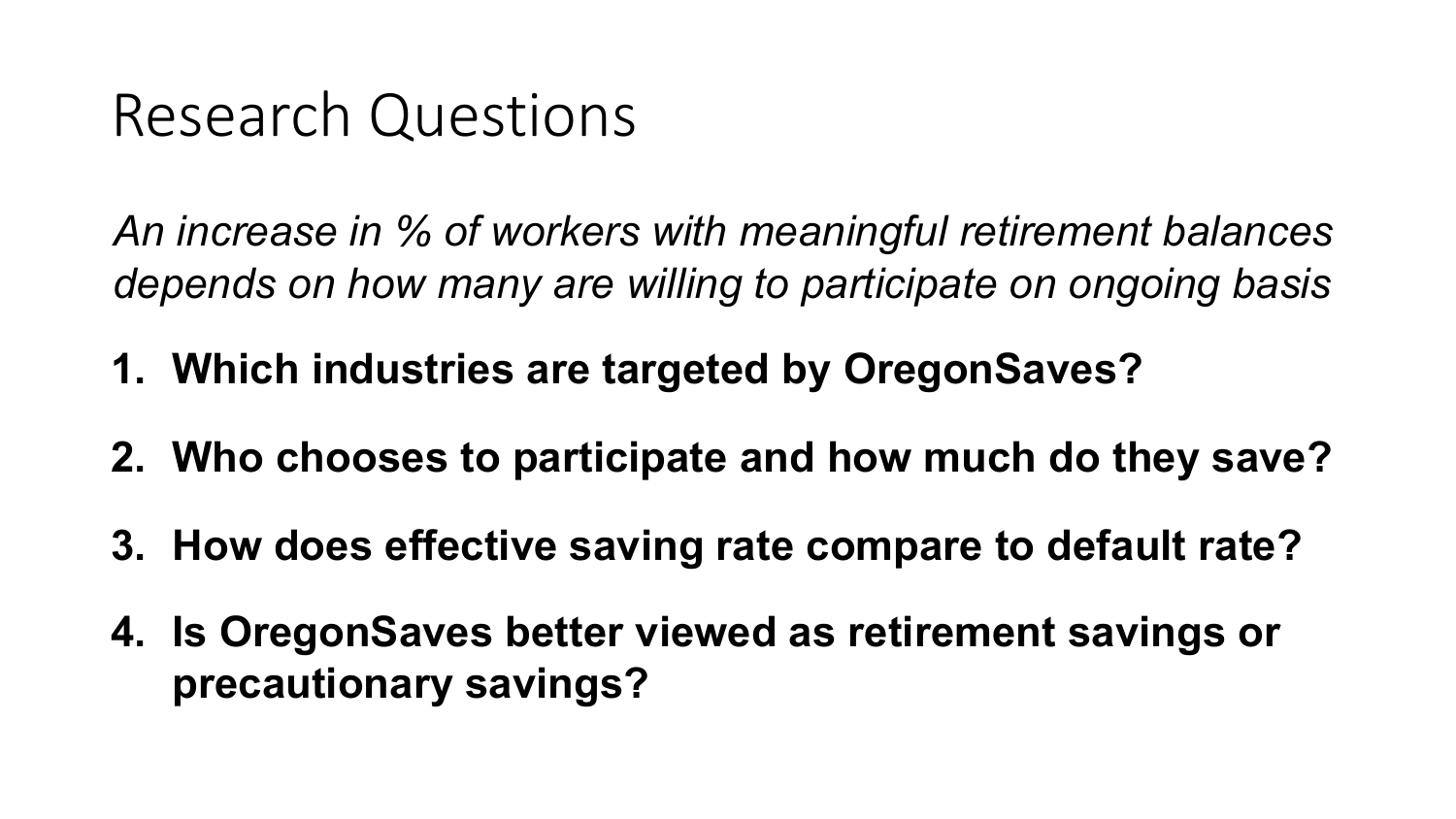# Plan Design

- Employees auto-enrolled in individual retirement account
	- $\checkmark$  Rollout to large employers (100+) Nov. 2017, and progressively smaller employers over next 2 years
	- $\checkmark$  Default after-tax saving rate of 5%
	- $\checkmark$  Auto-escalate 1% each January (maximum of 10%)
	- $\checkmark$  No employer match... but no need to withdraw following turnover
- First \$1000 in contributions invested in money market fund; all additional contributions invested in target date fund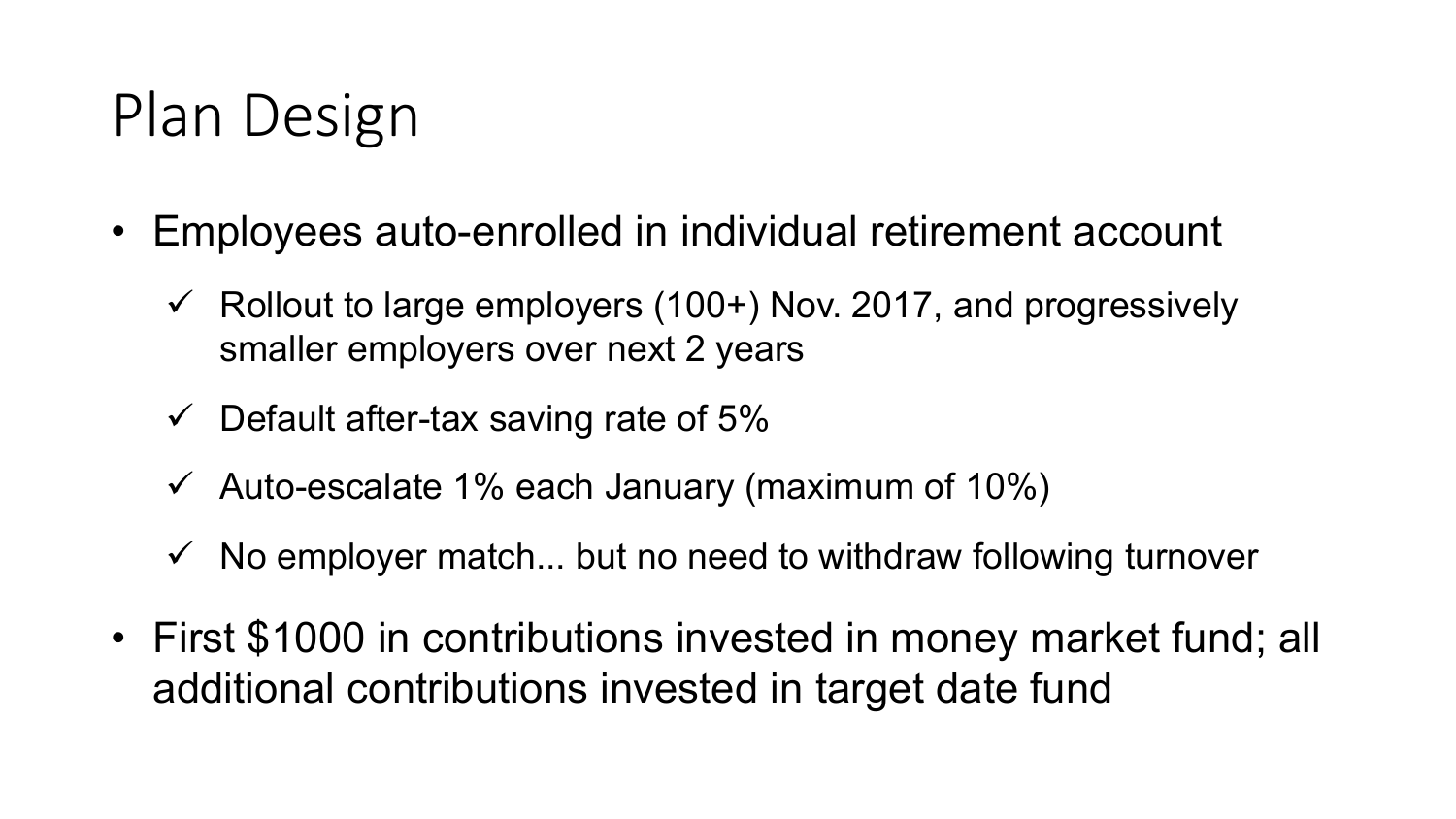## Data Sources

- 1. Oregon-provided administrative data (**8/18** to **4/20**)
	- Unit of observation is employee-employer-month
	- **289,657** Employee-Employer pairs and **11,088** Employers
	- **Employee:** age, eligibility date, employment status, saving rate, account balance, monthly flows, opt out date (if any), zip code, *survey data on opt out reason for those who opt out*
	- Employer: industry, zip code, enrollment date
- 2. Public data on monthly plan growth (**8/20** to **4/22**)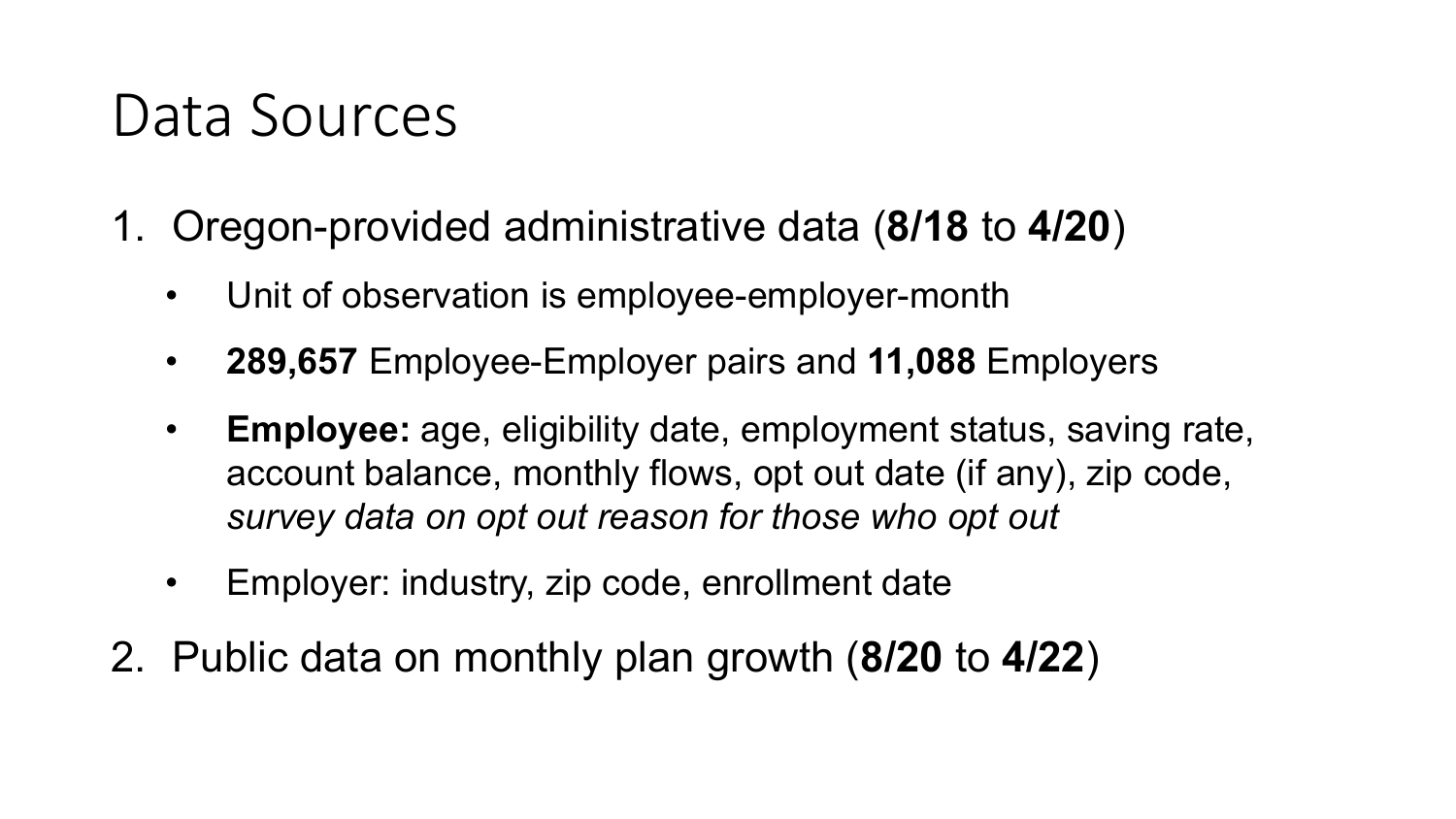## OregonSaves Serves Low-Wage Industries

**Food services, temp agencies, home health care, retail trade**

Ave. monthly income?

**\$2,365**

Ave. within-worker std. dev. of monthly income? **\$892**

Annualized turnover rate?

**38.3%**

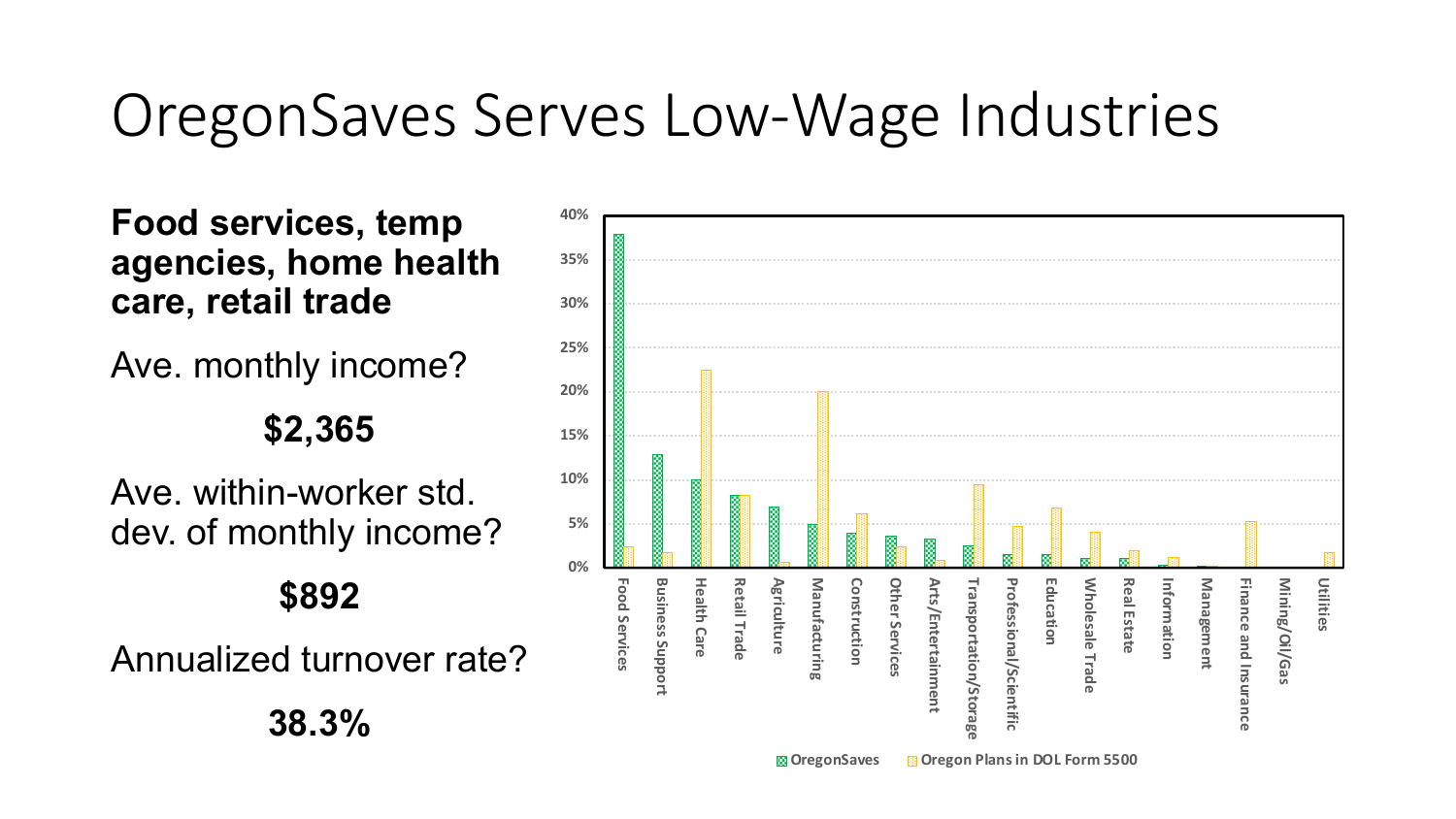## Participation Rate?

- Inferring steady-state participation rate for new program is challenging (Quinby et al. 2020):
	- $-$  Only  $\frac{1}{2}$  of 11,088 employers processed any OregonSaves contributions by **April 2020**
	- ‒ **58.5%** of employees **not** formally opted out by **April 2020**
	- ‒ But, among 226,178 employees at employers processing contributions, only **34.3%** have positive balance on **April 2020**
- Participation rates much lower than in 401(k)... which is not surprising given differences in income levels, job stability, and lack of matching contributions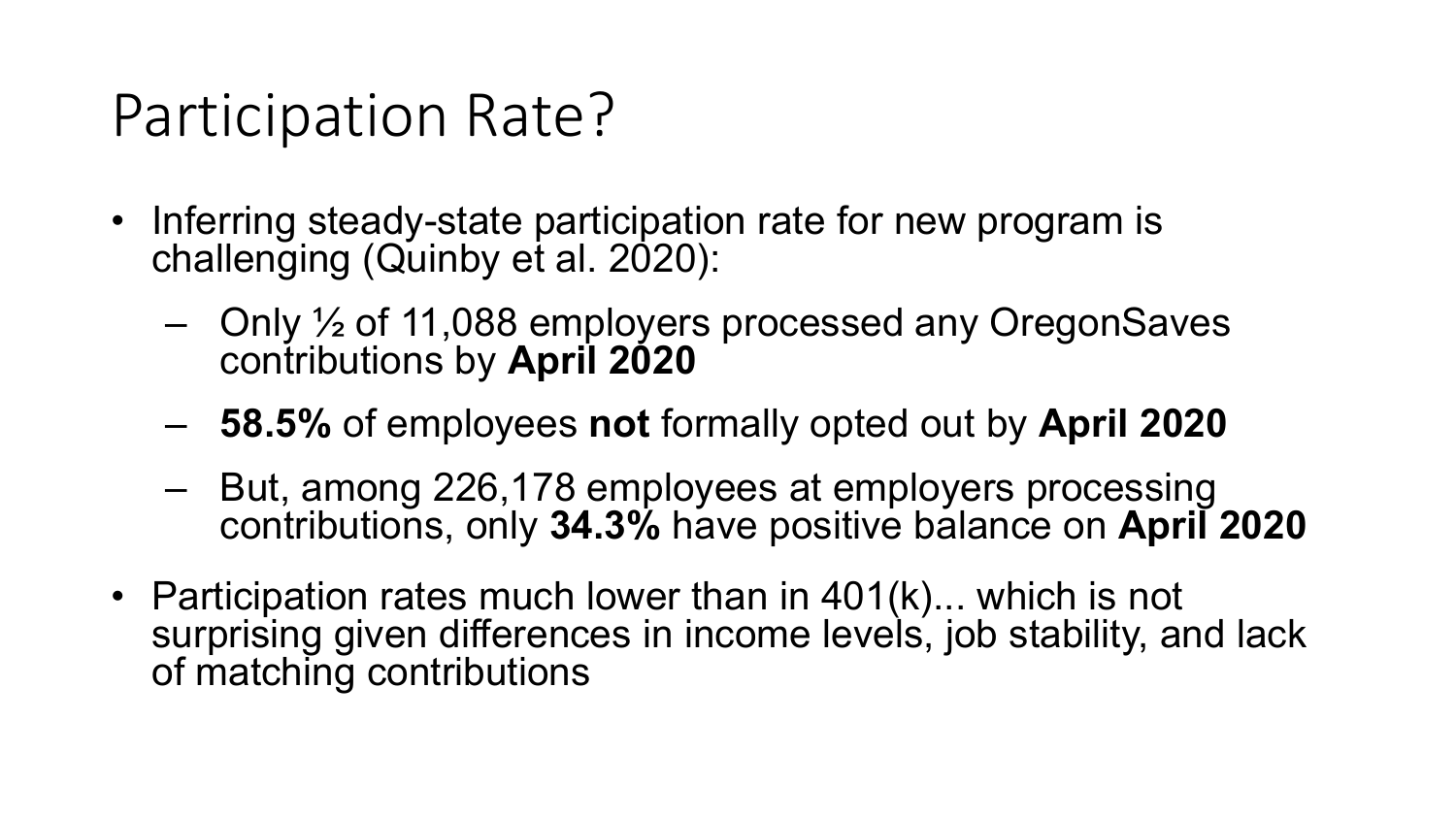### Participation Rates

**Global** = # with + balance scaled by # working at ER processing contributions

**Feasible** = # ever have + balance scaled by # active, eligible employees at ER process. contrib.

**Not Opted Out** = 1 - % employees formally opting out during prior 3 months

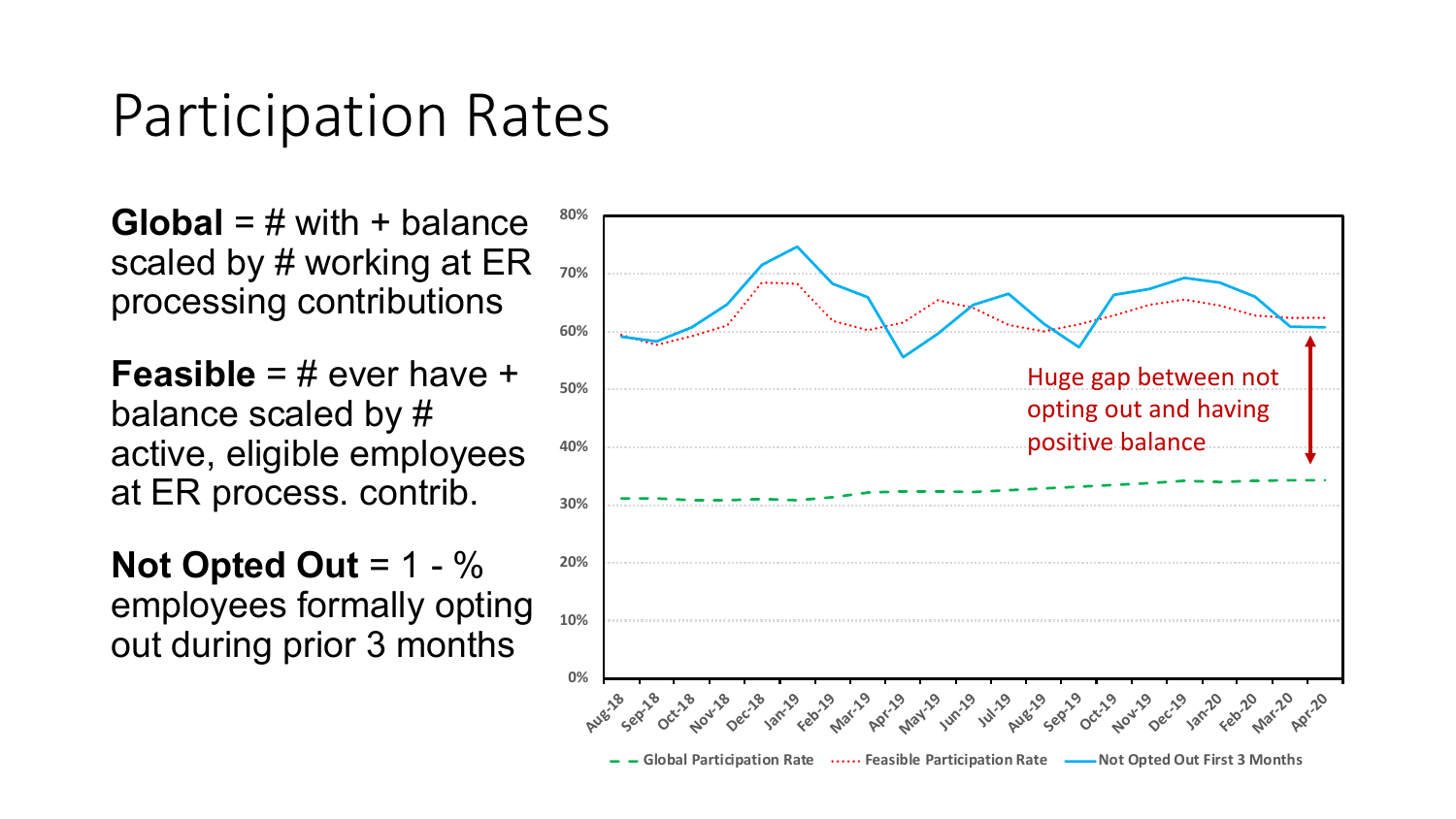# What Factors Predict Opting Out?

- **Survey:** "I can't afford to save" (27.8% of those opting out) and "I have my own retirement plan"  $(23.3\%) \rightarrow two$  valid, if quite *different, reasons not to participate*
- Supplement survey evidence with series of regressions
	- Likelihood of opting out increasing in age, local unemployment rate
	- Decreasing in number of times exposed to OregonSaves and income level (lower income much more likely to make just one contribution)
	- Turnover  $\rightarrow$  neither opt out nor accumulate assets, which helps explain large fraction who neither opt out nor save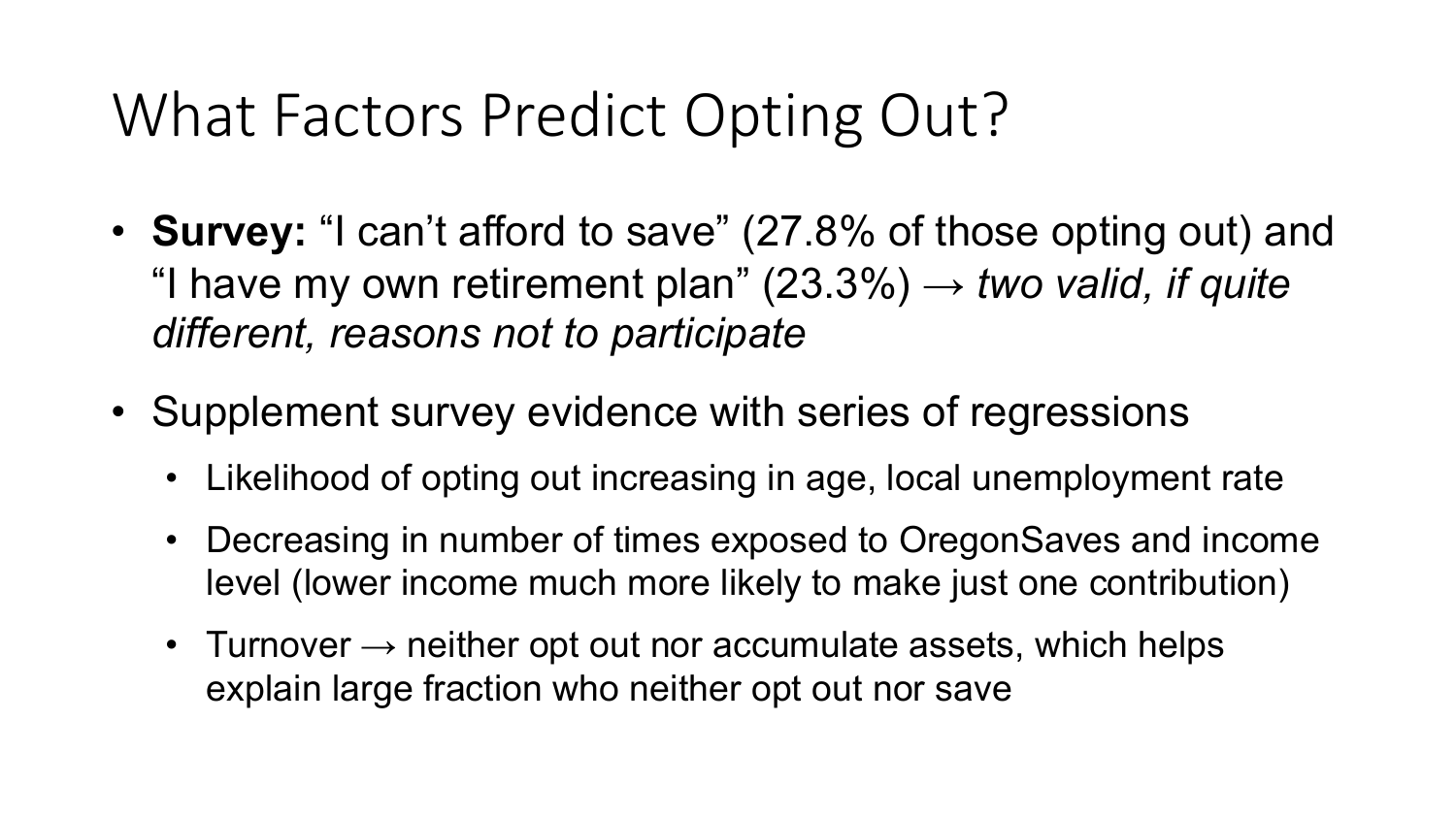## Growth in OregonSaves

*Number of funded accounts and average account balance rose during sample period and continue to rise*

*Increased volatility in account balances partly reflects increased exposure to market risk through TDFs*

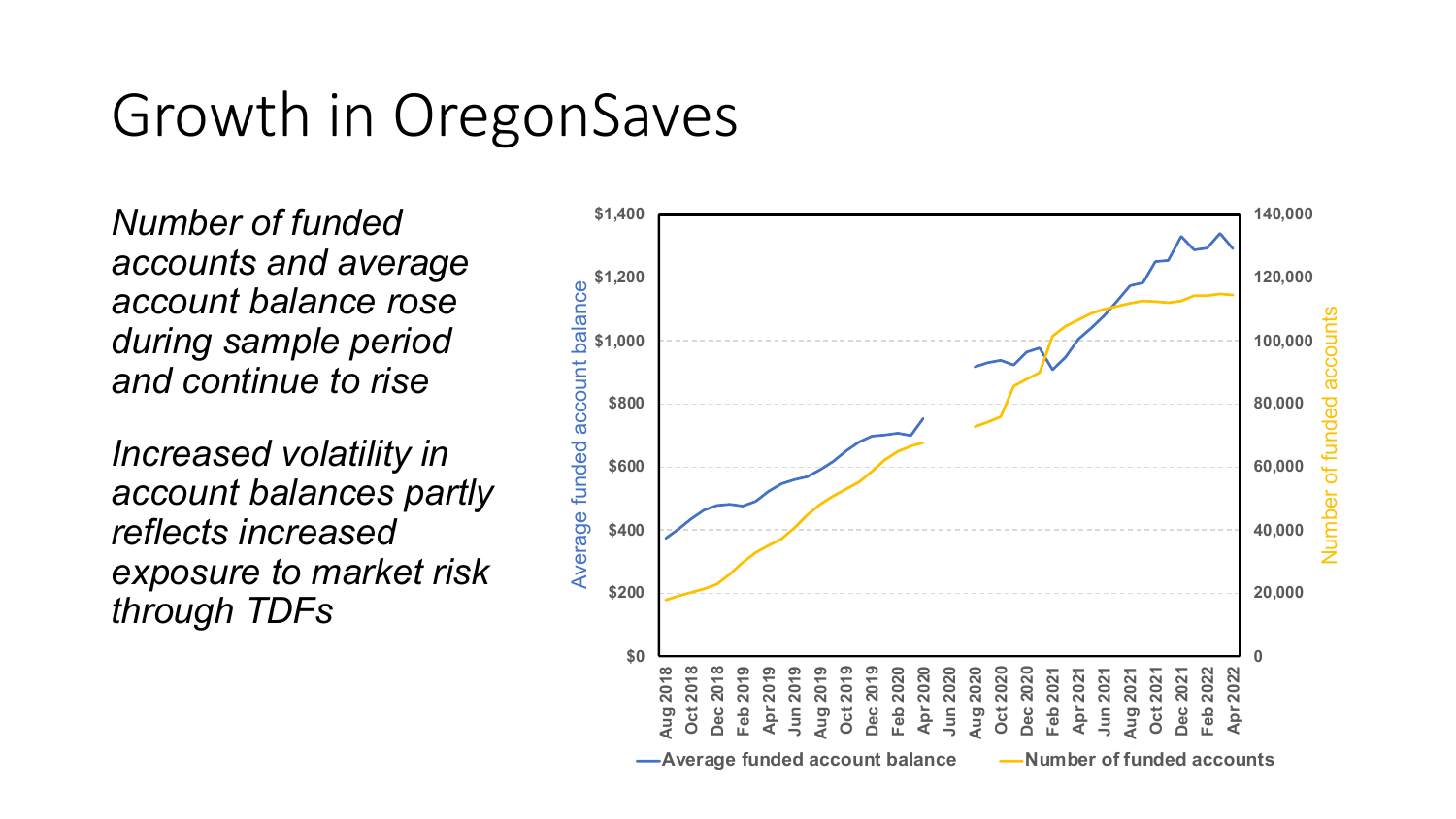# Evolution of Account Balances

• Average account balance is growing...

| <b>Date</b>  | 8/18   | 4/20   |         |         |
|--------------|--------|--------|---------|---------|
| Participants | 17,830 | 67,731 | 106.719 | 114.428 |
| Ave. Balance | \$375  | S754   | S1,005  | S1,292  |

• ... but so is dispersion (event time within sample of contributors):

| <b>Contributors</b> | $3 \overline{mos}$ | 6 mos | 9 mos | <b>12 mos</b> |
|---------------------|--------------------|-------|-------|---------------|
| Average             | \$246              | \$434 | \$581 | \$698         |
| Median              | \$189              | \$307 | \$349 | \$348         |
| 25 <sub>th</sub>    | \$80               | \$90  | \$80  | \$69          |
| 75th                | \$319              | \$613 | \$851 | \$1,025       |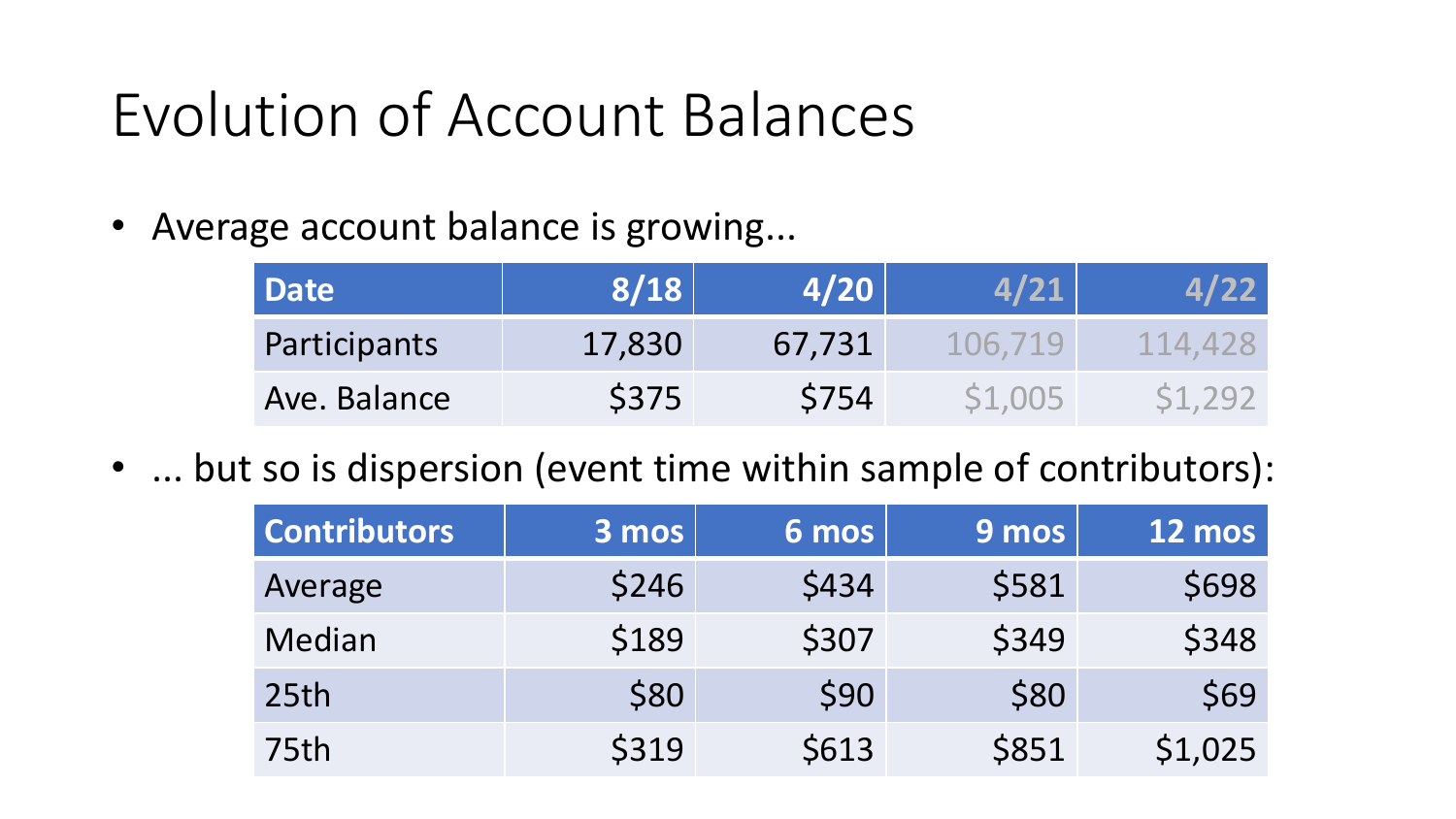#### How Peristent are Contributions?



- 60% of workers who make initial contribution make 5+ contributions over first 12 months; only 29% make contributions all 12 months
- Missing contributions driven by changes in saving rate and job turnover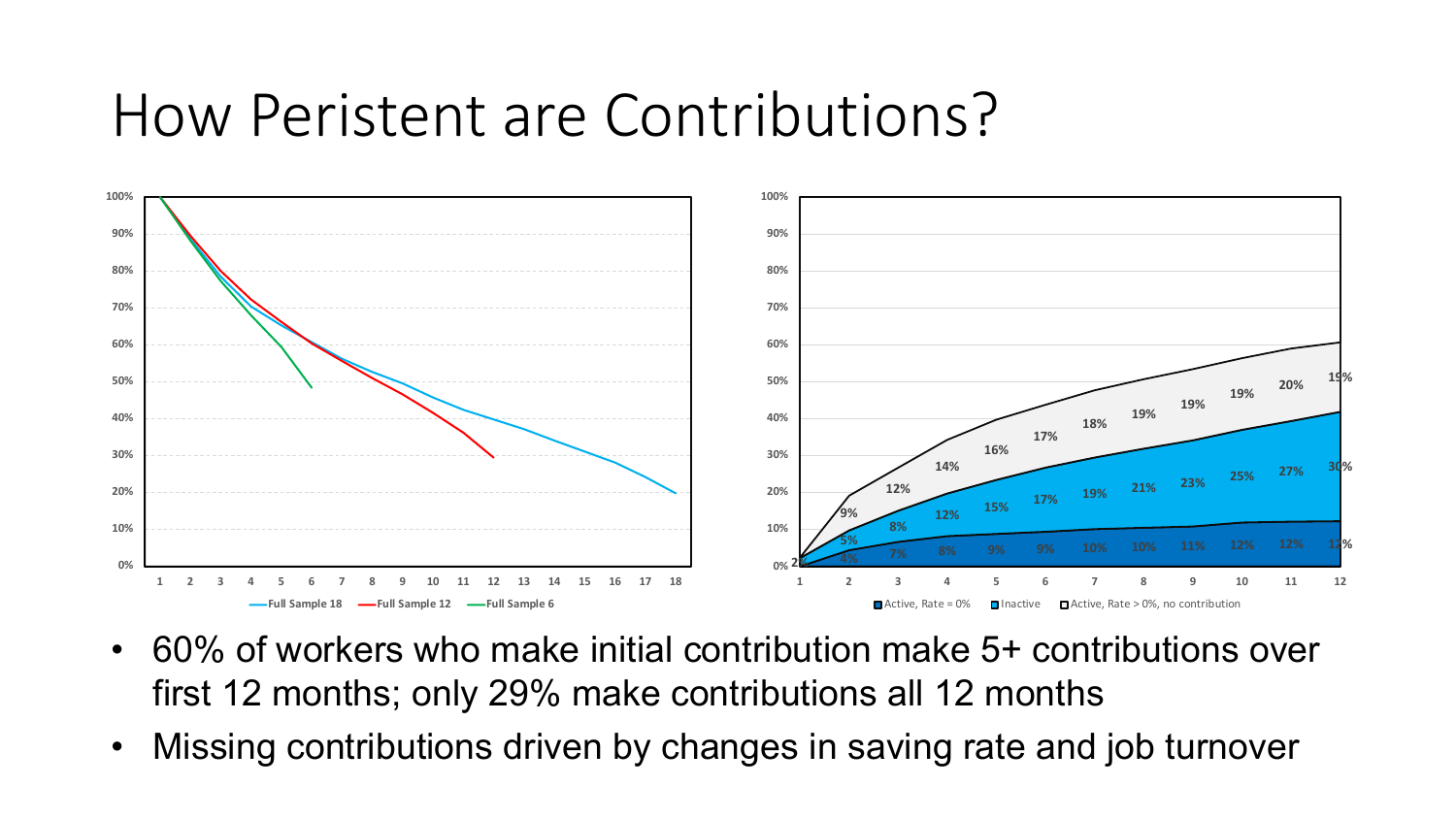# Effective Saving Rate?

- With 100% participation rate and stable employment, best-case effective saving rate during first year for eligible workers is **5%**
- Among contributors, annual balance of **\$698** translates into **2.5%** effective saving rate
- Expanding sample to include those who opt out (but excluding those who neither opt out nor save), effective saving rate falls to **1.5%**
- Net savings are certainly increasing, but increases are modest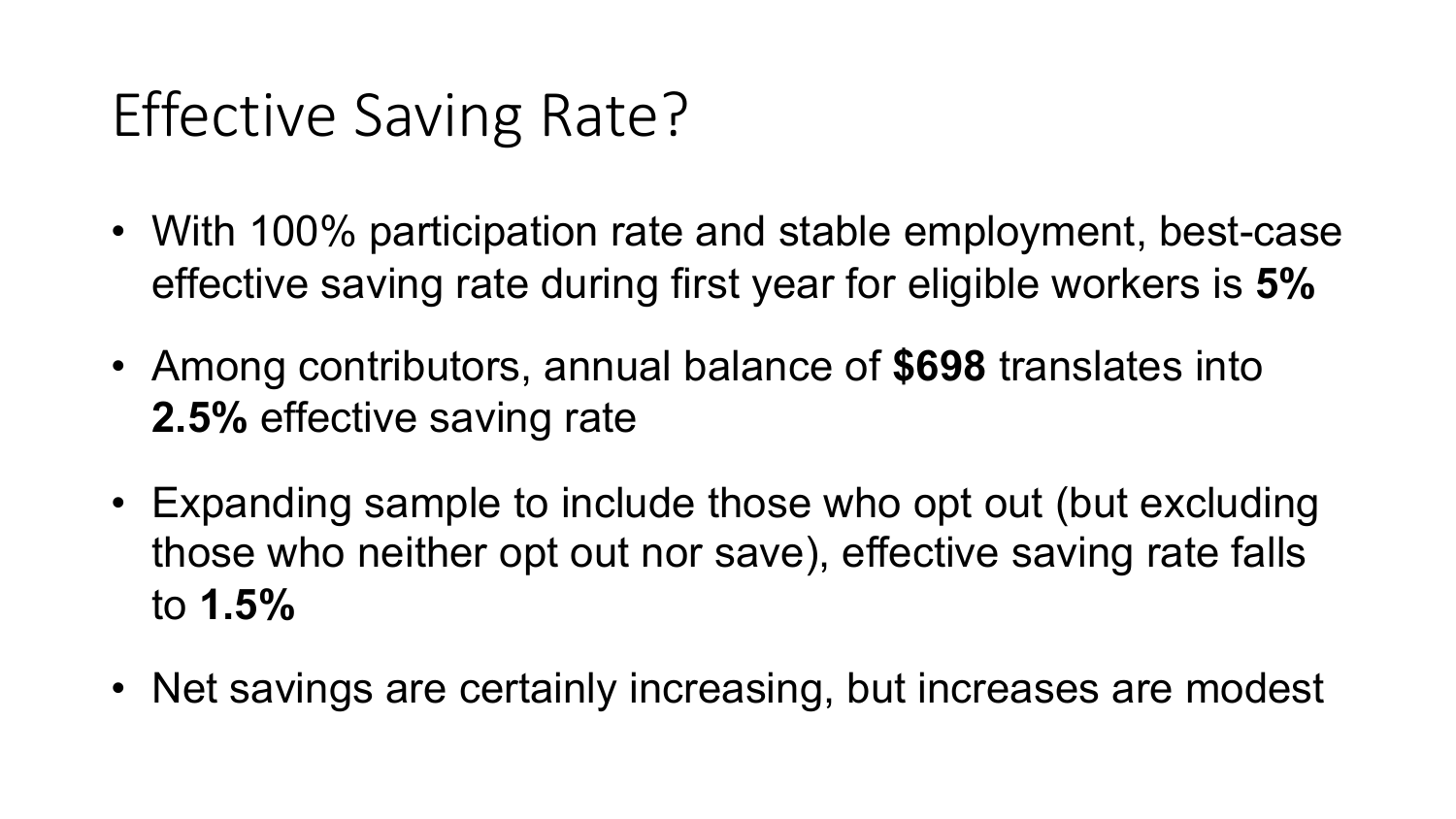# Retirement Savings or Emergency Savings?

- Given structure, one might expect participants to treat OregonSaves account as emergency savings account
- Outflows are much lumpier than inflows... but are much more likely to be associated with opting out of the program than with (recent) job turnover
- Data end in April 2020, as COVID was shutting down the economy; inflows fall sharply that month (likely in response to declining incomes) but outflows do not change